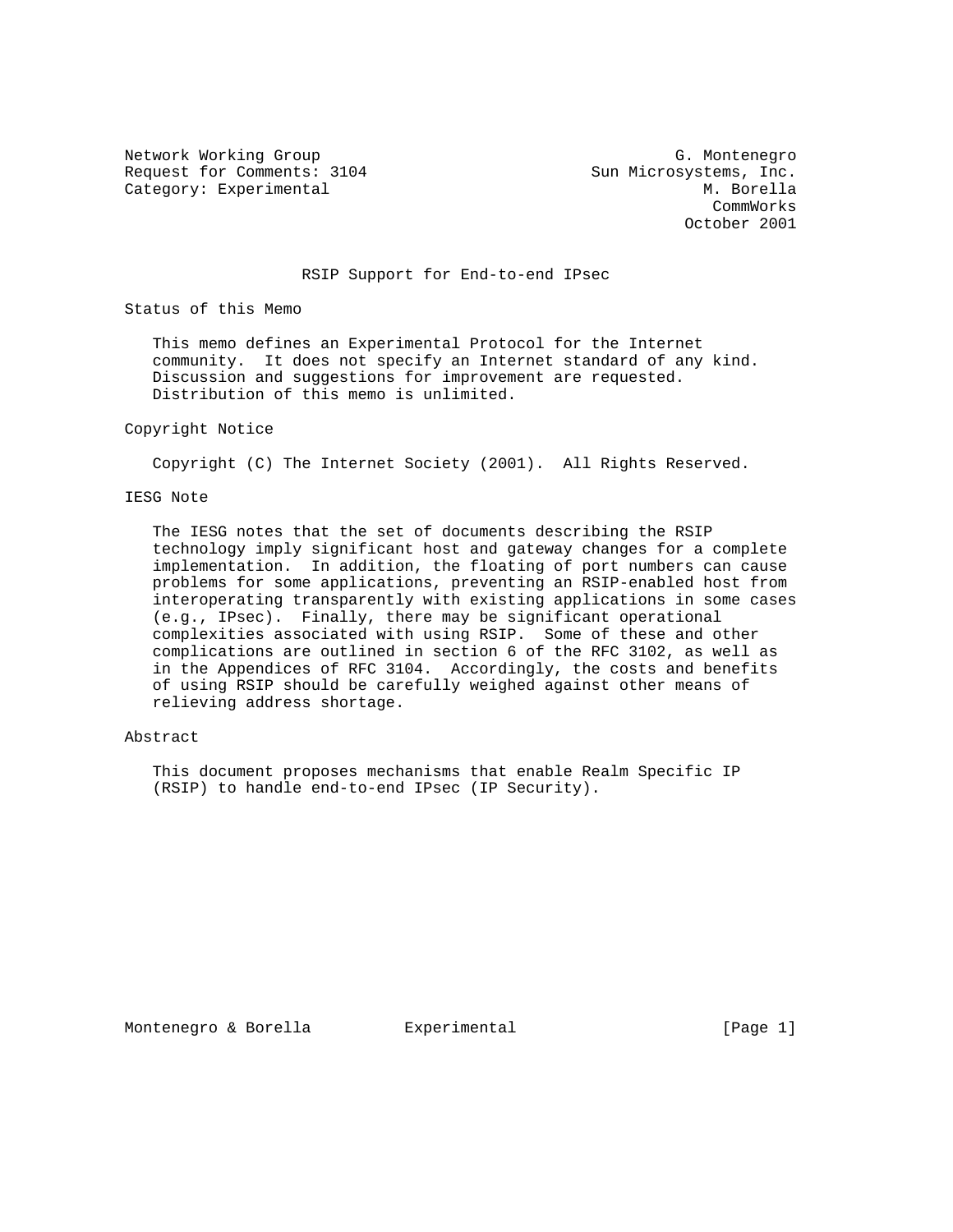Table of Contents

|                                                              | $\mathfrak{D}$ |
|--------------------------------------------------------------|----------------|
| $2$ .                                                        | 2              |
| 3.                                                           | 3              |
| IKE Handling and Demultiplexing<br>4.                        | 4              |
| IPsec Handling and Demultiplexing<br>5 <sub>1</sub>          | 5              |
|                                                              | 6              |
|                                                              | 6              |
|                                                              | 7              |
| $7^{\circ}$                                                  |                |
|                                                              |                |
|                                                              |                |
|                                                              |                |
|                                                              |                |
| Appendix A: On Optional Port Allocation to RSIP Clients  13  |                |
| Appendix B: RSIP Error Numbers for IKE and IPsec Support  14 |                |
| Appendix C: Message Type Values for IPsec Support  14        |                |
| Appendix D: A Note on Flow Policy Enforcement  14            |                |
|                                                              |                |
| Appendix F: Example Application Scenarios  15                |                |
| Appendix G: Thoughts on Supporting Incoming Connections  17  |                |
|                                                              |                |
|                                                              |                |

## 1. Introduction

 This document specifies RSIP extensions to enable end-to-end IPsec. It assumes the RSIP framework as presented in [RSIP-FW], and specifies extensions to the RSIP protocol defined in [RSIP-P]. Other terminology follows [NAT-TERMS].

 The key words "MUST", "MUST NOT", "REQUIRED", "SHALL", "SHALL NOT", "SHOULD", "SHOULD NOT", "RECOMMENDED", "MAY", and "OPTIONAL" in this document are to be interpreted as described in RFC 2119.

## 2. Model

For clarity, the discussion below assumes this model:

RSIP client **RSIP** server **Host**  Xa Na Nb Yb +------------+ Nb1 +------------+ [X]------| Addr space |----[N]-----| Addr space |-------[Y] | A | Nb2 | B | +------------+ ... +------------+

Montenegro & Borella **Experimental** Experimental [Page 2]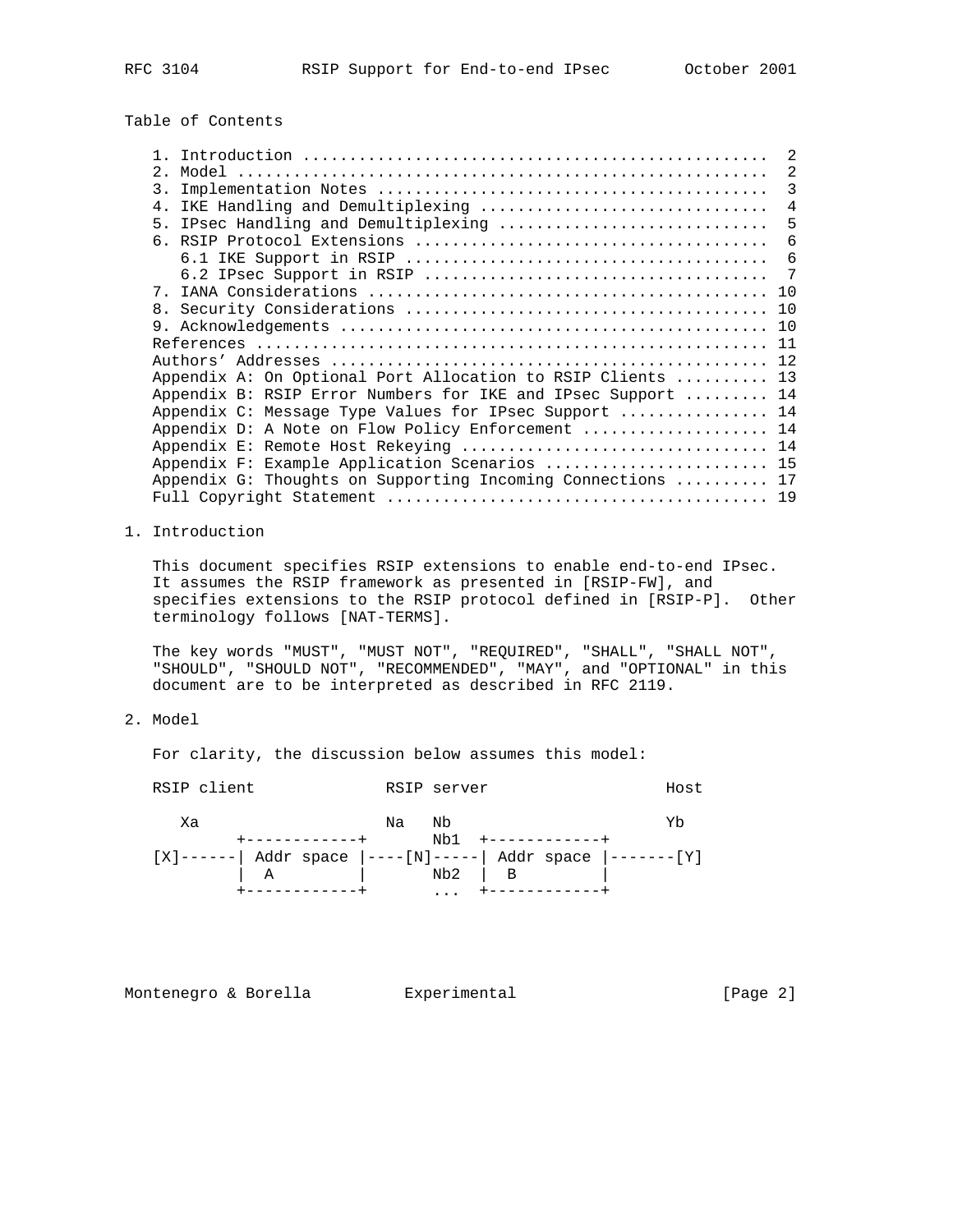Hosts X and Y belong to different address spaces A and B, respectively, and N is an RSIP server. N has two addresses: Na on address space A, and Nb on address space B. For example, A could be a private address space, and B the public address space of the general Internet. Additionally, N may have a pool of addresses in address space B which it can assign to or lend to X.

 This document proposes RSIP extensions and mechanisms to enable an RSIP client X to initiate IKE and IPsec sessions to a legacy IKE and IPsec node Y. In order to do so, X exchanges RSIP protocol messages with the RSIP server N. This document does not yet address IKE/IPsec session initiation from Y to an RSIP client X. For some thoughts on this matter see Appendix G.

 The discussion below assumes that the RSIP server N is examining a packet sent by Y, destined for X. This implies that "source" refers to Y and "destination" refers to Y's peer, namely, X's presence at N.

 This document assumes the use of the RSAP-IP flavor of RSIP (except that port number assignments are optional), on top of which SPI values are used for demultiplexing. Because of this, more than one RSIP client may share the same global IP address.

3. Implementation Notes

 The RSIP server N is not required to have more than one address on address space B. RSIP allows X (and any other hosts on address space A) to reuse Nb. Because of this, Y's SPD SHOULD NOT be configured to support address-based keying. Address-based keying implies that only one RSIP client may, at any given point in time, use address Nb when exchanging IPsec packets with Y. Instead, Y's SPD SHOULD be configured to support session-oriented keying, or user-oriented keying [Kent98c]. In addition to user-oriented keying, other types of identifications within the IKE Identification Payload are equally effective at disambiguating who is the real client behind the single address Nb [Piper98].

 Because it cannot rely on address-based keying, RSIP support for IPsec is similar to the application of IPsec for remote access using dynamically assigned addresses. Both cases impose additional requirements which are not met by minimally compliant IPsec implementations [Gupta]:

 Note that a minimally-compliant IKE implementation (which only implements Main mode with Pre-shared keys for Phase I authentication) cannot be used on a remote host with a dynamically assigned address. The IKE responder (gateway) needs to look up the initiator's (mobile node's) pre-shared key before it can

Montenegro & Borella **Experimental** Experimental [Page 3]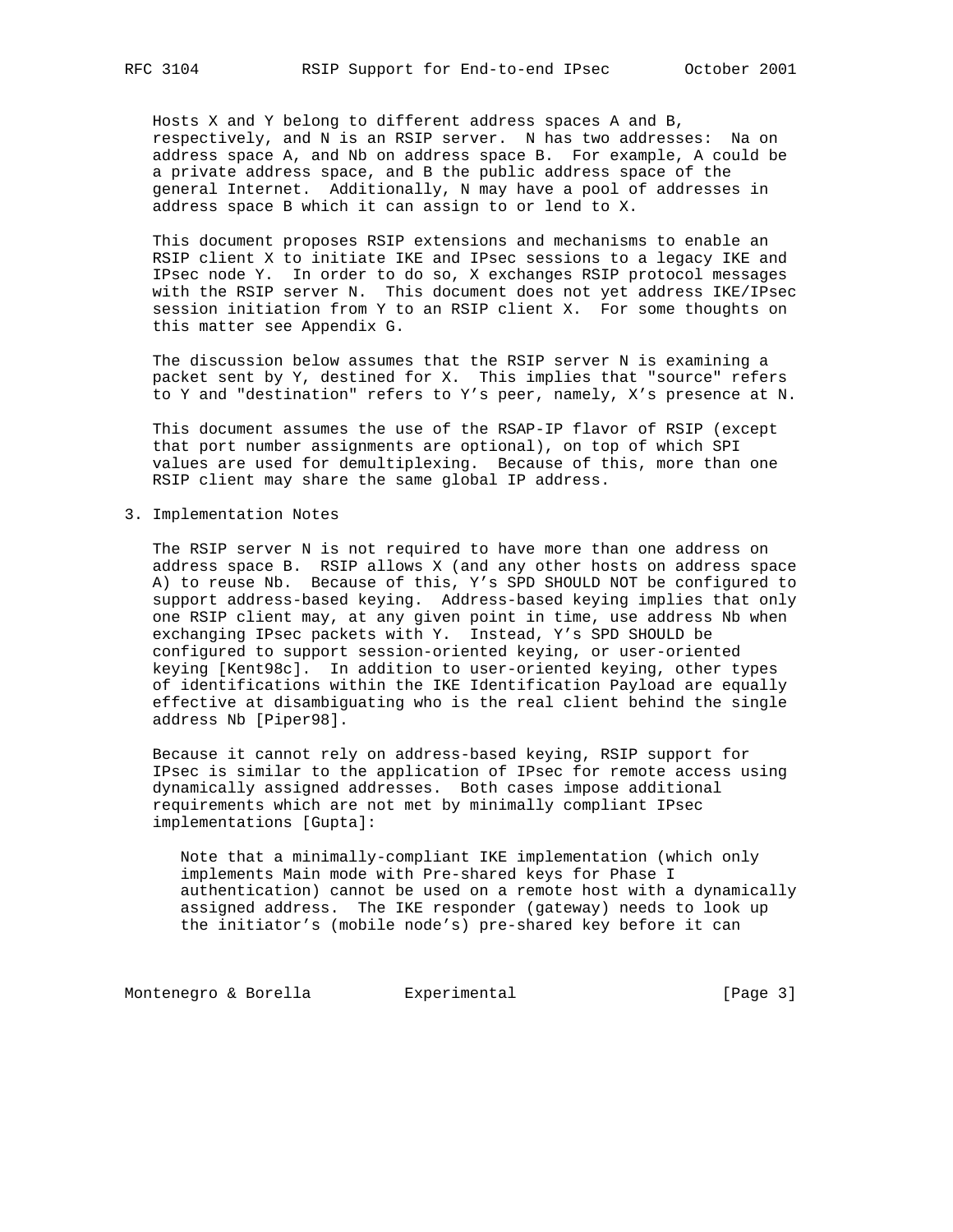decrypt the latter's third main mode message (fifth overall in Phase I). Since the initiator's identity is contained in the encrypted message, only its IP address is available for lookup and must be predictable. Other options, such as Main mode with digital signatures/RSA encryption and Aggressive mode, can accommodate IKE peers with dynamically assigned addresses.

 IKE packets are typically carried on UDP port 500 for both source and destination, although the use of ephemeral source ports is not precluded [ISAKMP]. IKE implementations for use with RSIP SHOULD employ ephemeral ports, and should handle them as follows [IPSEC- MSG]:

 IKE implementations MUST support UDP port 500 for both source and destination, but other port numbers are also allowed. If an implementation allows other-than-port-500 for IKE, it sets the value of the port numbers as reported in the ID payload to 0 (meaning "any port"), instead of 500. UDP port numbers (500 or not) are handled by the common "swap src/dst port and reply" method.

 It is important to note that IPsec implementations MUST be aware of RSIP, at least in some peripheral sense, in order to receive assigned SPIs and perhaps other parameters from an RSIP client. Therefore, bump-in-the-stack (BITS) implementations of IPsec are not expected to work "out of the box" with RSIP.

### 4. IKE Handling and Demultiplexing

 If an RSIP client requires the use of port 500 as its IKE source, this prevents that field being used for demultiplexing. Instead, the "Initiator Cookie" field in the IKE header fields must be used for this purpose. This field is appropriate as it is guaranteed to be present in every IKE exchange (Phase 1 and Phase 2), and is guaranteed to be in the clear (even if subsequent IKE payloads are encrypted). However, it is protected by the Hash payload in IKE [IKE]. Because of this, an RSIP client and server must agree upon a valid value for the Initiator Cookie.

 Once X and N arrive at a mutually agreeable value for the Initiator Cookie, X uses it to create an IKE packet and tunnels it the RSIP server N. N decapsulates the IKE packet and sends it on address space B.

 The minimum tuple negotiated via RSIP, and used for demultiplexing incoming IKE responses from Y at the RSIP server N, is:

Montenegro & Borella Experimental Formula (Page 4)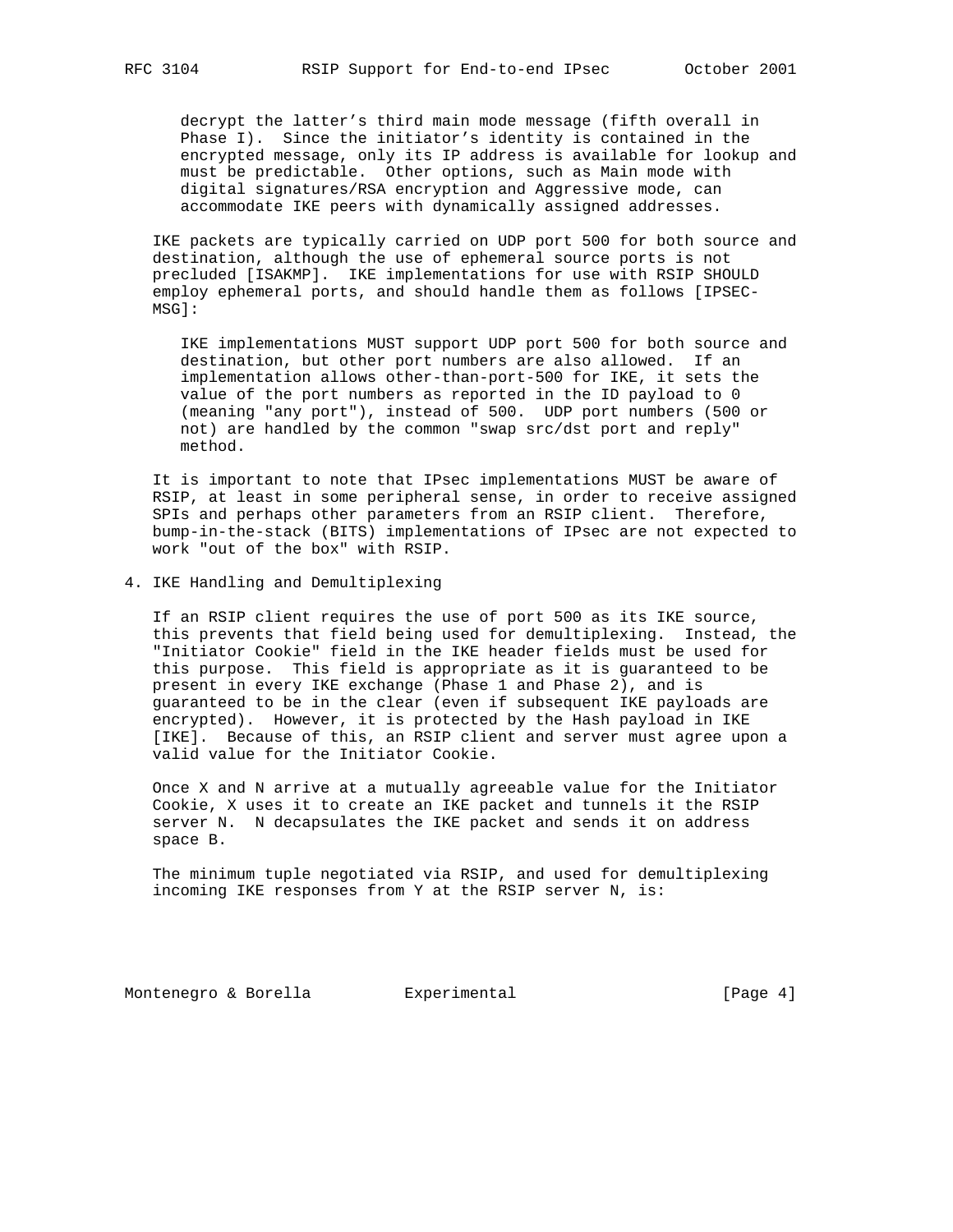- IKE destination port number
- Initiator Cookie
- Destination IP address

 One problem still remains: how does Y know that it is supposed to send packets to X via Nb? Y is not RSIP-aware, but it is definitely IKE-aware. Y sees IKE packets coming from address Nb. To prevent Y from mistakenly deriving the identity of its IKE peer based on the source address of the packets (Nb), X MUST exchange client identifiers with Y:

- IDii, IDir if in Phase 1, and
- IDci, IDcr if in Phase 2.

 The proper use of identifiers allows the clear separation between those identities and the source IP address of the packets.

5. IPsec Handling and Demultiplexing

 The RSIP client X and server N must arrive at an SPI value to denote the incoming IPsec security association from Y to X. Once N and X make sure that the SPI is unique within both of their SPI spaces, X communicates its value to Y as part of the IPsec security association establishment process, namely, Quick Mode in IKE [IKE] or manual assignment.

 This ensures that Y sends IPsec packets (protocols 51 and 50 for AH and ESP, respectively) [Kent98a, Kent98b] to X via address Nb using the negotiated SPI.

 IPsec packets from Y destined for X arrive at RSIP server N. They are demultiplexed based on the following minimum tuple of demultiplexing fields:

- protocol (50 or 51)
- SPI
- destination IP address

 If N is able to find a matching mapping, it tunnels the packet to X according to the tunneling mode in effect. If N cannot find an appropriate mapping, it MUST discard the packet.

Montenegro & Borella Experimental [Page 5]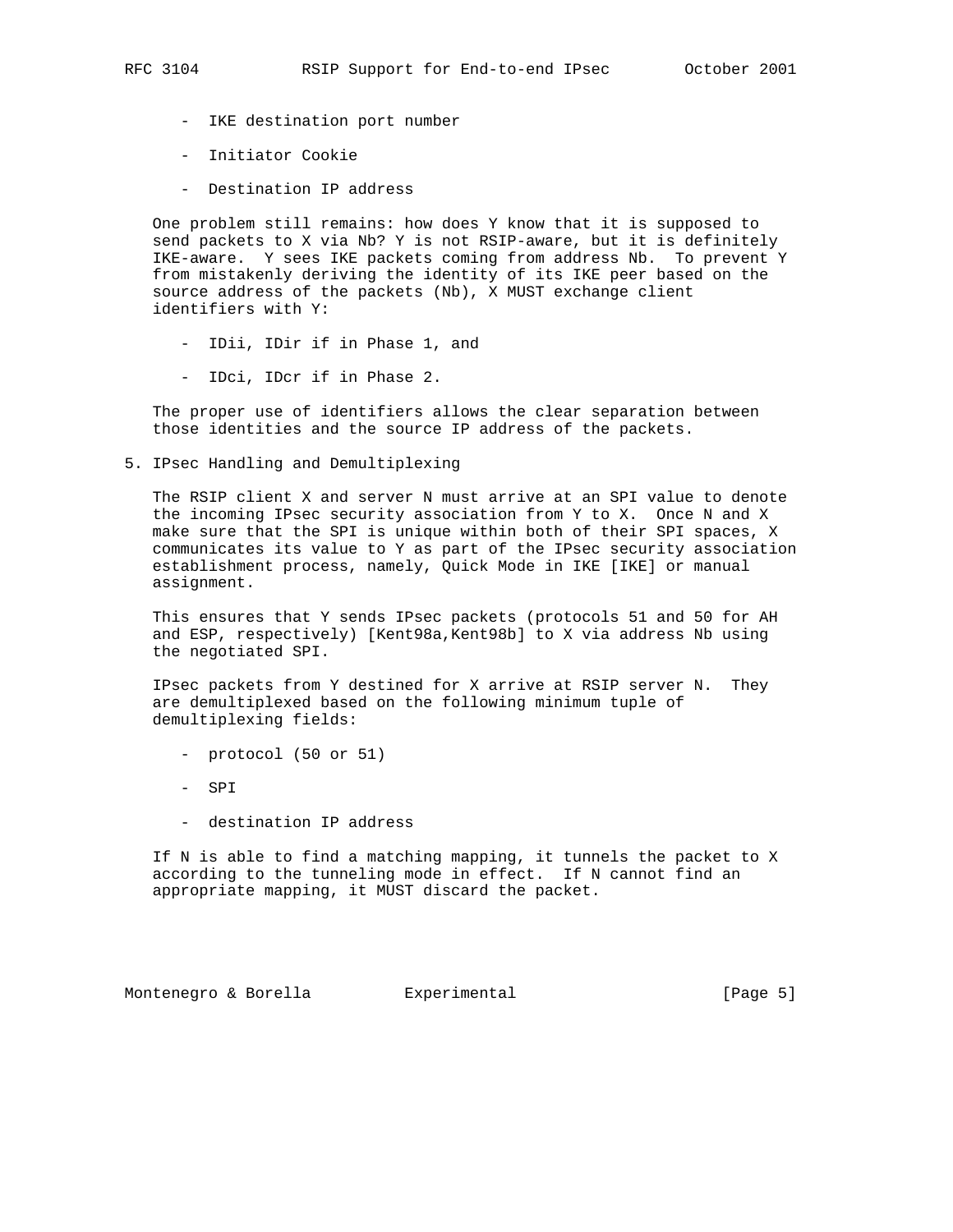### 6. RSIP Protocol Extensions

 The next two sections specify how the RSIP protocol [RSIP-P] is extended to support both IKE (a UDP application) and the IPsec defined AH and ESP headers (layered directly over IP with their own protocol numbers).

 If a server implements RSIP support for IKE and IPsec as defined in this document, it MAY include the RSIP Method parameter for RSIP with IPsec in the REGISTER RESPONSE method sent to the client. This method is assigned a value of 3:

3 RSIP with IPsec (RSIPSEC)

 Unless otherwise specified, requirements of micro and macro flow based policy are handled according to [RSIP-P].

6.1 IKE Support in RSIP

 As discussed above, if X's IPsec implementation allows use of an ephemeral source port for IKE, then incoming IKE traffic can be demultiplexed by N based on the destination address and port tuple. This is the simplest and most desirable way of supporting IKE, and IPsec implementations that interact with RSIP SHOULD allow it.

 However, if X must use source port 500 for IKE, there are two techniques with which X and N can arrive at a mutually unique Initiator Cookie.

- Trial and error.
- Negotiation via an extension of the RSIP protocol.

 The trial and error technique consists of X first obtaining resources with which to use IPsec (via ASSIGN\_REQUEST\_RSIPSEC, defined below), and then randomly choosing an Initiator Cookie and transmitting the first packet to Y. Upon arrival at N, the RSIP server examines the Initiator Cookie for uniqueness per X's assigned address (Nb). If the cookie is unique, N allows the use of this cookie for this an all subsequent packets between X and Y on this RSIP binding. If the cookie is not unique, N drops the packet.

 When an IKE packet is determined to be lost, the IKE client will attempt to retransmit at least three times [IKE]. An RSIP-aware IKE client SHOULD use different Initiator Cookies for each of these retransmissions.

Montenegro & Borella Experimental [Page 6]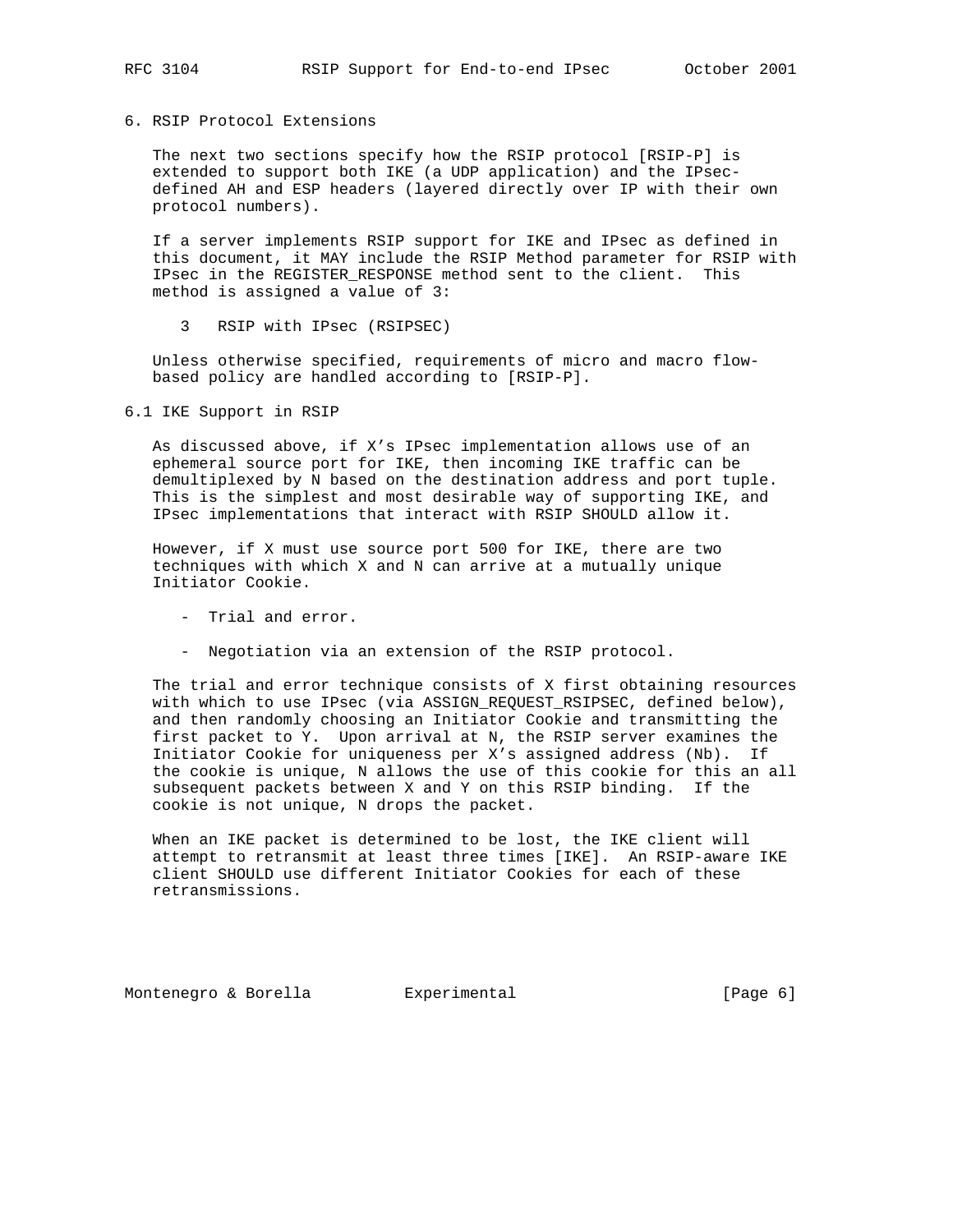The probability of an Initiator Cookie collision at N and subsequent retransmissions by X, is infinitesimal given the 64-bit cookie space. According to the birthday paradox, in a population of 640 million RSIP clients going through the same RSIP server, the chances of a first collision is just 1%. Thus, it is desirable to use the trial and error method over negotiation, for these reasons:

- Simpler implementation requirements
- It is highly unlikely that more than one round trip between X and N will be necessary.
- 6.2 IPsec Support in RSIP

 This section defines the protocol extensions required for RSIP to support AH and ESP. The required message types are ASSIGN\_REQUEST\_RSIPSEC and ASSIGN\_RESPONSE\_RSIPSEC:

### ASSIGN\_REQUEST\_RSIPSEC

 The ASSIGN\_REQUEST\_RSIPSEC message is used by an RSIP client to request IPsec parameter assignments. An RSIP client MUST request an IP address and SPIs in one message.

 If the RSIP client wishes to use IPsec to protect a TCP or UDP application, it MUST use the port range parameter (see Appendix A). Otherwise, it MUST set the port parameters to the "don't need" value. This is accomplished by setting the length field to 0, and by omitting both the number field and the port field. This informs the server that the client does not actually need any port assignments.

 The client may initialize the SPI parameter to the "don't care" value (see below). In this case, it is requesting the server to assign it a valid SPI value to use.

 Alternatively, the client may initialize the SPI parameter to a value it considers valid. In this case, it is suggesting that value to the server. Of course, the server may choose to reject that suggestion and return an appropriate error message.

Montenegro & Borella Experimental [Page 7]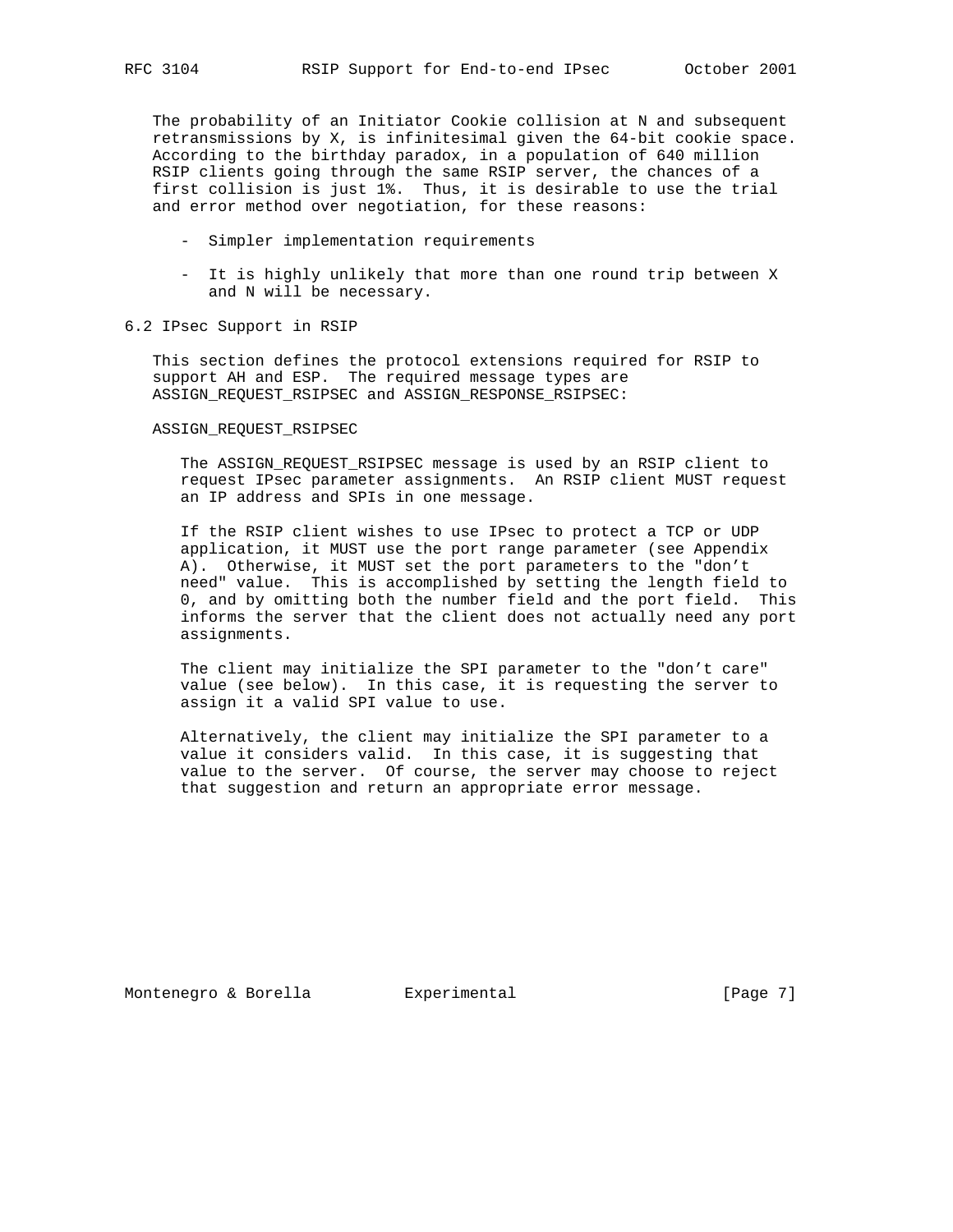The format of this message is: <ASSIGN\_REQUEST\_RSIPSEC> ::= <Version> <Message Type>

 <Overall Length> <Client ID> <Address (local)> <Ports (local)> <Address (remote)> <Ports (remote)>  $<$ SPI $>$  [Message Counter] [Lease Time] [Tunnel Type]

 The following message-specific error conditions exist. The error behavior of ASSIGN\_REQUEST\_RSIP\_IPSEC follows that of ASSIGN\_REQUEST\_RSAP-IP for all non-IPsec errors.

- If the client is not allowed to use IPsec through the server, the server MUST respond with an ERROR\_RESPONSE containing the IPSEC\_UNALLOWED parameter.
- If the SPI parameter is a "don't care" value and the RSIP server cannot allocate ANY SPIs, the RSIP server MUST respond with an ERROR\_RESPONSE containing the IPSEC\_SPI\_UNAVAILABLE error.
- If an SPI parameter is not a "don't care" value and the RSIP server cannot allocate it because the requested address and SPI tuple is in use, the RSIP server MUST respond with an ERROR\_RESPONSE containing the IPSEC\_SPI\_INUSE error.

#### ASSIGN\_RESPONSE\_RSIPSEC

 The ASSIGN\_RESPONSE\_RSIPSEC message is used by an RSIP server to assign parameters to an IPsec-enabled RSIP client.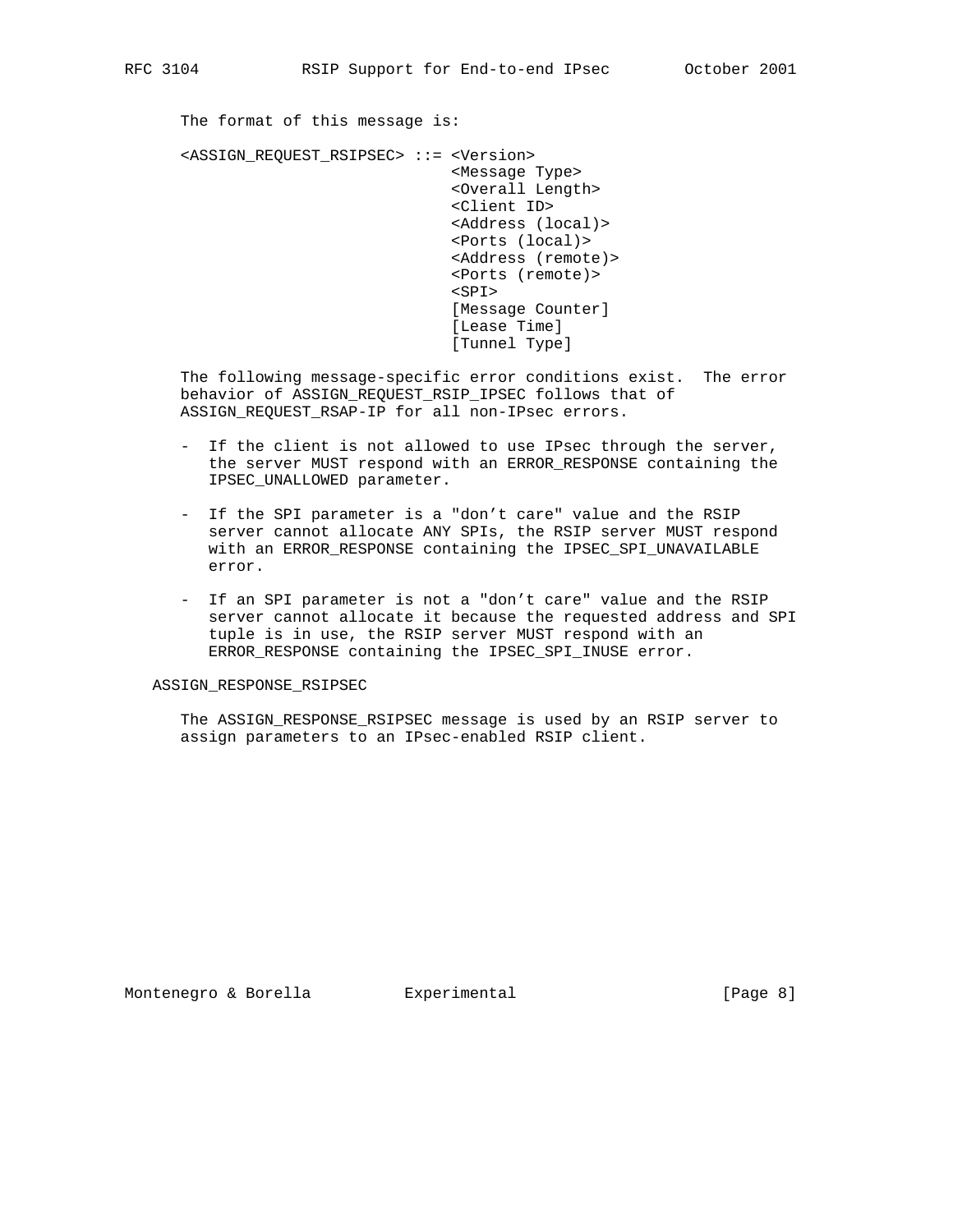The format of this message is:

 <ASSIGN\_RESPONSE\_RSIPSEC> ::= <Version> <Message Type> <Overall Length> <Client ID> <Bind ID> <Address (local)> <Ports (local)> <Address (remote)> <Ports (remote)>  $<$ SPI $>$  <Lease Time> <Tunnel Type> [Address (tunnel endpoint)] [Message Counter]

 If the port parameters were set to the "don't need" value in the request (see above), the RSIP server must do the same in the response.

 Additionally, RSIP support for IPsec requires the following new parameter:

SPI

|  | Code Length Number SPI | <b>SPT</b>                              |  |
|--|------------------------|-----------------------------------------|--|
|  |                        | 22   2   2 bytes   4 bytes      4 bytes |  |

 Sent by the RSIP client in ASSIGN\_REQUEST\_RSIPSEC messages to ask for a particular number of SPIs to be assigned. Also sent by the RSIP server to the client in ASSIGN\_RESPONSE\_RSIPSEC messages.

 The "SPI" fields encode one or more SPIs. When a single SPI is specified, the value of the number field is 1 and there is one SPI field following the number field. When more than one SPI is specified, the value of the number field will indicate the total number of SPIs contained, and the parameter may take one of two forms. If there is one SPI field, the SPIs specified are considered to be contiguous starting at the SPI number specified in the SPI field. Alternatively, there may be a number of SPI fields equal to the value of the number field. The number of SPI fields can be extrapolated from the value of the length field.

Montenegro & Borella Experimental [Page 9]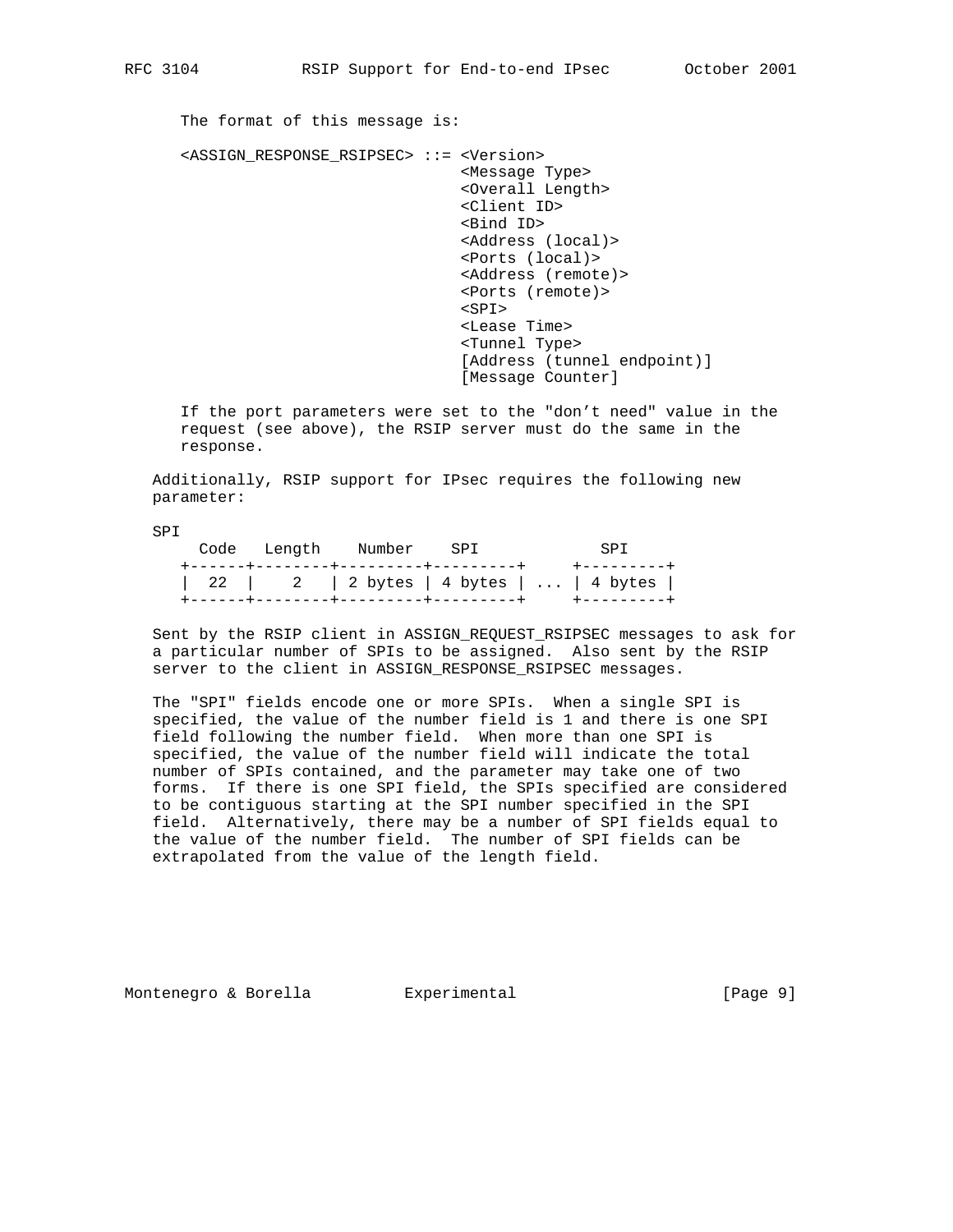In some cases, it is necessary to specify a "don't care" value for one or more SPIs. This is accomplished by setting the length field to 2 (to account for the 2 bytes in the Number field), setting the number field to the number of SPIs necessary, and omitting all SPI fields. The value of the number field MUST be greater than or equal to one.

7. IANA Considerations

All of the designations below are tentative.

- RSIP IPsec error codes (see below).
- ASSIGN\_REQUEST\_RSIP\_IPSEC message type code.
- SPI parameter code.
- 8. Security Considerations

 This document does not add any security issues to those already posed by NAT, or normal routing operations. Current routing decisions typically are based on a tuple with only one element: destination IP address. This document just adds more elements to the tuple.

 Furthermore, by allowing an end-to-end mode of operation and by introducing a negotiation phase to address reuse, the mechanisms described here are more secure and less arbitrary than NAT.

 A word of caution is in order: SPI values are meant to be semi random, and, thus serve also as anti-clogging tokens to reduce off the-path denial-of-service attacks. However, RSIP support for IPsec, renders SPI's a negotiated item: in addition to being unique values at the receiver X, they must also be unique at the RSIP server, N. Limiting the range of the SPI values available to the RSIP clients reduces their entropy slightly.

9. Acknowledgements

 Many thanks to Bernard Aboba, Vipul Gupta, Jeffrey Lo, Dan Nessett, Gary Jaszewski and Prakash Iyer for helpful discussions.

Montenegro & Borella Experimental [Page 10]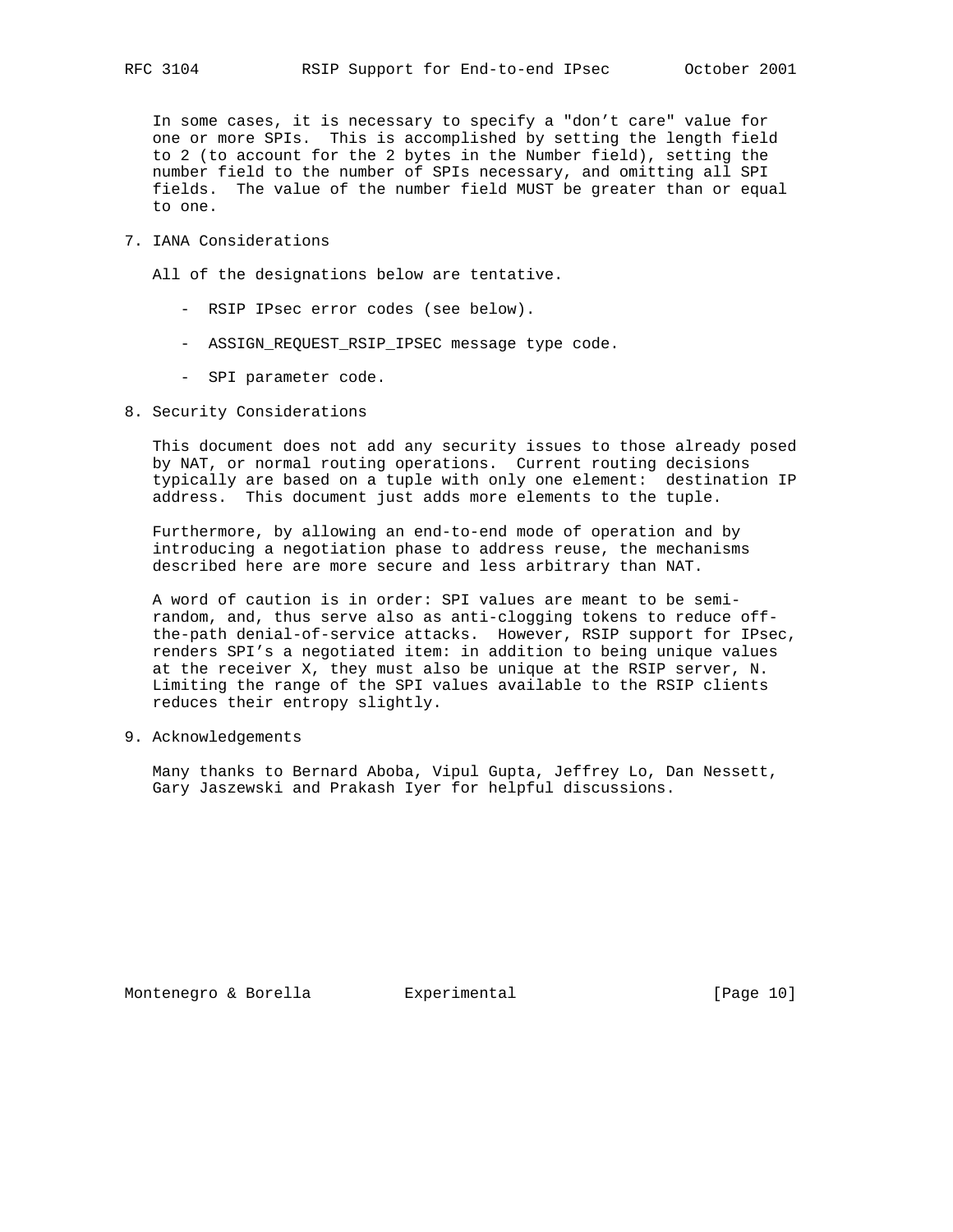References

- [Gupta] Gupta, V., "Secure Remote Access over the Internet using IPSec", Work in Progress.
- [IKE] Harkins, D. and D. Carrel, "The Internet Key Exchange (IKE)", RFC 2409, November 1998.
- [ISAKMP] Maughan, D., Schertler, M., Schneider, M. and J. Turner, "Internet Security Association and Key Management Protocol (ISAKMP)", RFC 2408, November 1998.
- [IPSEC-MSG] Ted Ts'o, message to the IETF's IPsec mailing list, Message-Id:<199911232216.RAA01932@trampoline.thunk.org>, November 23, 1999.
- [Jenkins] Jenkins, T., "IPsec Rekeying Issues", Work in Progress.
- [Kent98a] Kent, S. and R. Atkinson, "IP Encapsulating Payload", RFC 2406, November 1998.
- [Kent98b] Kent, S. and R. Atkinson, "IP Authentication Header", RFC 2402, November 1998.
- [Kent98c] Kent, S. and R. Atkinson, "Security Architecture for the Internet Protocol", RFC 2401, November 1998.
- [Piper98] Piper, D., "The Internet IP Security Domain of Interpretation for ISAKMP", RFC 2407, November 1998.
- [NAPT] Srisuresh, P. and K. Egevang, "Traditional IP Network Address Translator (Traditional NAT)", RFC 3022, January 2001.
- [NAT-TERMS] Srisuresh, P. and M. Holdredge, "IP Network Address Translator (NAT) Terminology and Considerations", RFC 2663, August 1999.
- [RSIP-FW] Borella, M., Lo, J., Grabelsky, D. and G. Montenegro, "Realm Specific IP: A Framework", RFC 3102, October 2001.
- [RSIP-P] Borella, M., Grabelsky, D., Lo, J. and K. Taniguchi, "Realm Specific IP: Protocol Specification", RFC 3103, October 2001.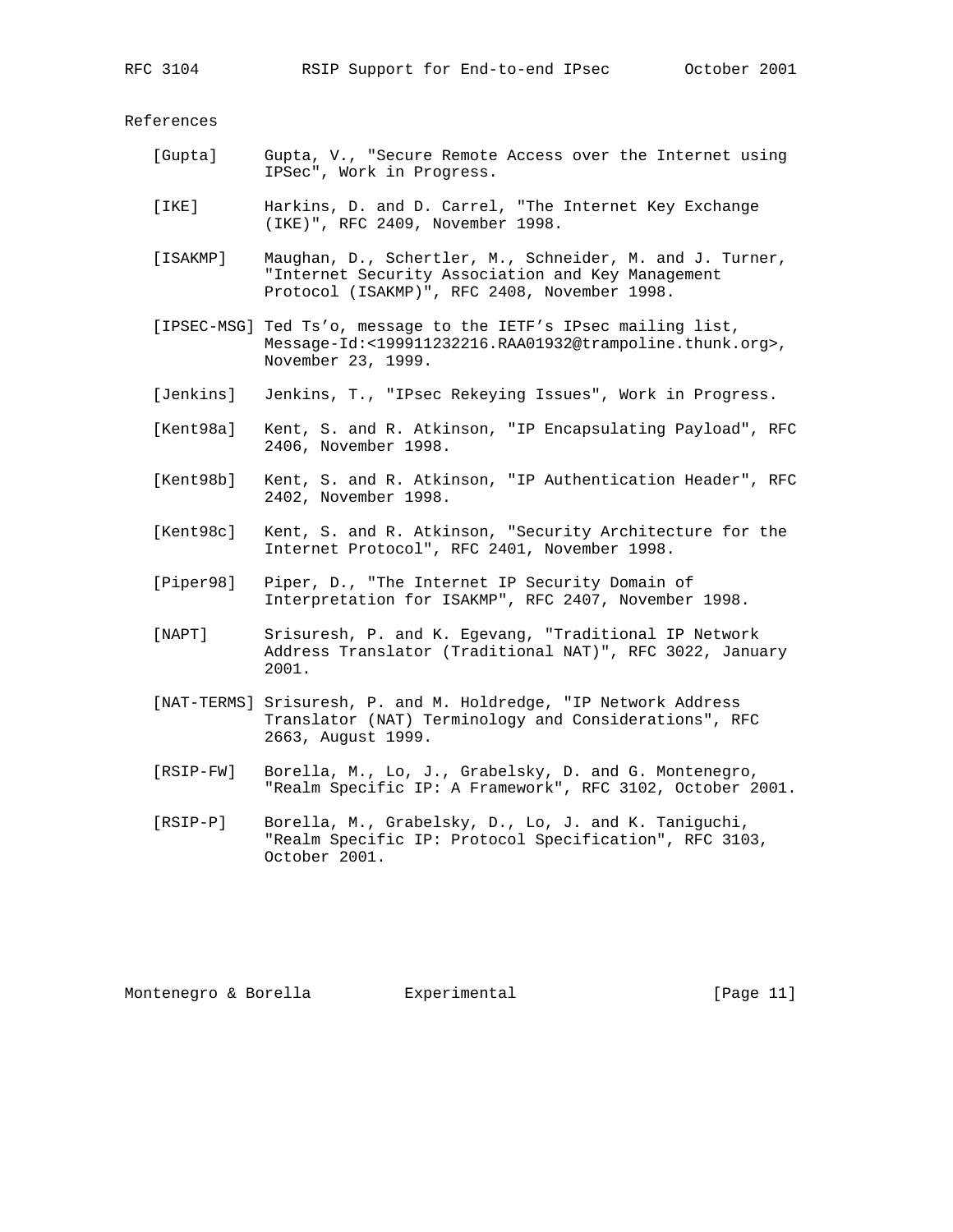Authors' Addresses

 Gabriel E. Montenegro Sun Microsystems Laboratories, Europe 29, chemin du Vieux Chene 38240 Meylan FRANCE

 Phone: +33 476 18 80 45 EMail: gab@sun.com

 Michael Borella CommWorks 3800 Golf Rd. Rolling Meadows IL 60008

 Phone: (847) 262-3083 EMail: mike\_borella@commworks.com

Montenegro & Borella Experimental [Page 12]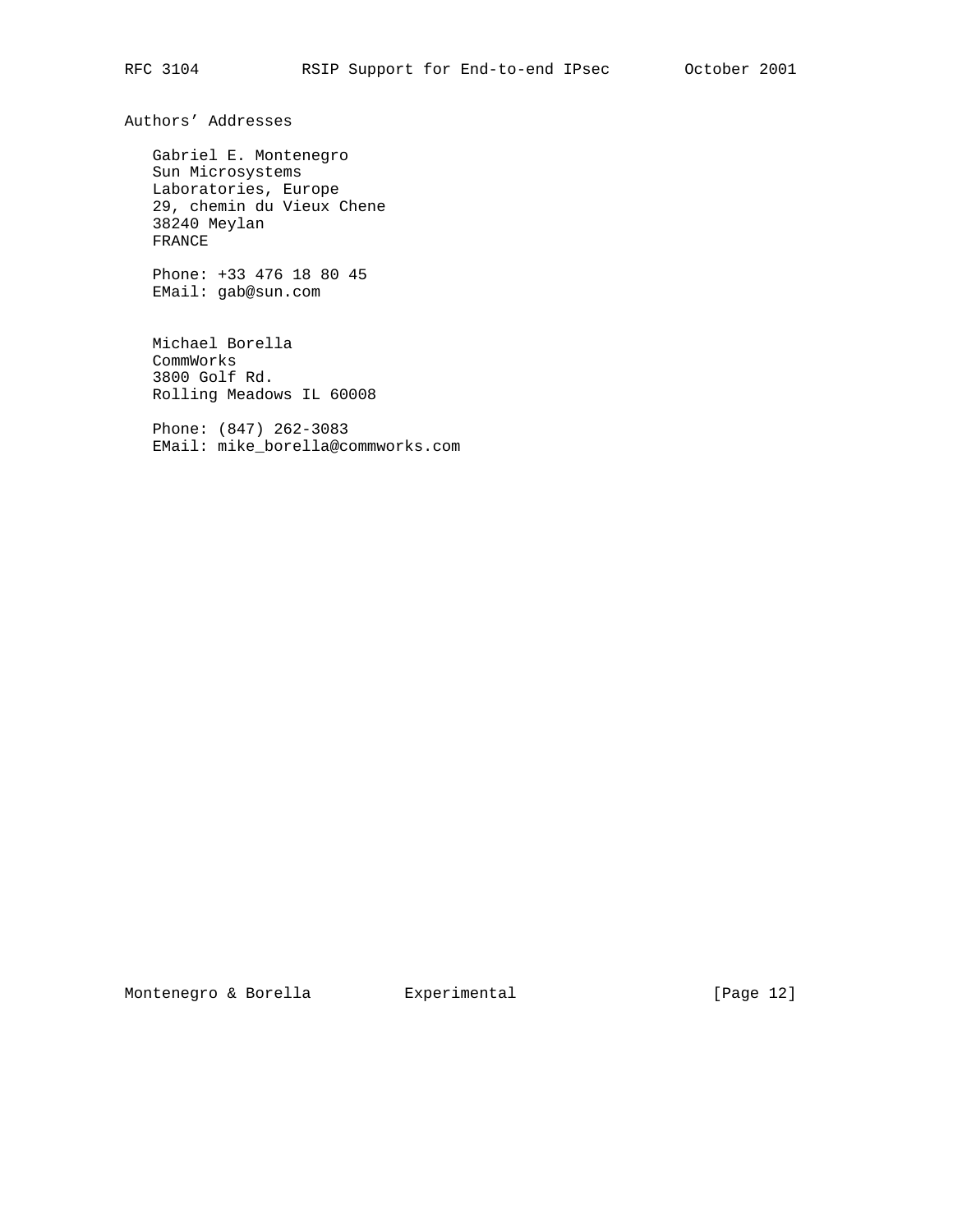Appendix A: On Optional Port Allocation to RSIP Clients

 Despite the fact that SPIs rather than ports are used to demultiplex packets at the RSIP server, the RSIP server may still allocate mutually exclusive port numbers to the RSIP clients. If this does not happen, there is the possibility that two RSIP clients using the same IP address attempt an IPsec session with the same server using the same source port numbers.



 For example, consider hosts X1 and X2 depicted above. Assume that they both are using public address Nb, and both are contacting an external server Y at port 80. If they are using IPsec but are not allocated mutually exclusive port numbers, they may both choose the same ephemeral port number to use when contacting Y at port 80. Assume client X1 does so first, and after engaging in an IKE negotiation begins communicating with the public server using IPsec.

 When Client X2 starts its IKE session, it sends its identification to the public server. The latter's SPD requires that different identities use different flows (port numbers). Because of this, the IKE negotiation will fail. Client X2 will be forced to try another ephemeral port until it succeeds in obtaining one which is currently not in use by any other security association between the public server and any of the RSIP clients in the private network.

 Each such iteration is costly in terms of round-trip times and CPU usage. Hence --and as a convenience to its RSIP clients--, an RSIP server may also assign mutually exclusive port numbers to its IPsec RSIP clients.

Montenegro & Borella **Experimental** [Page 13]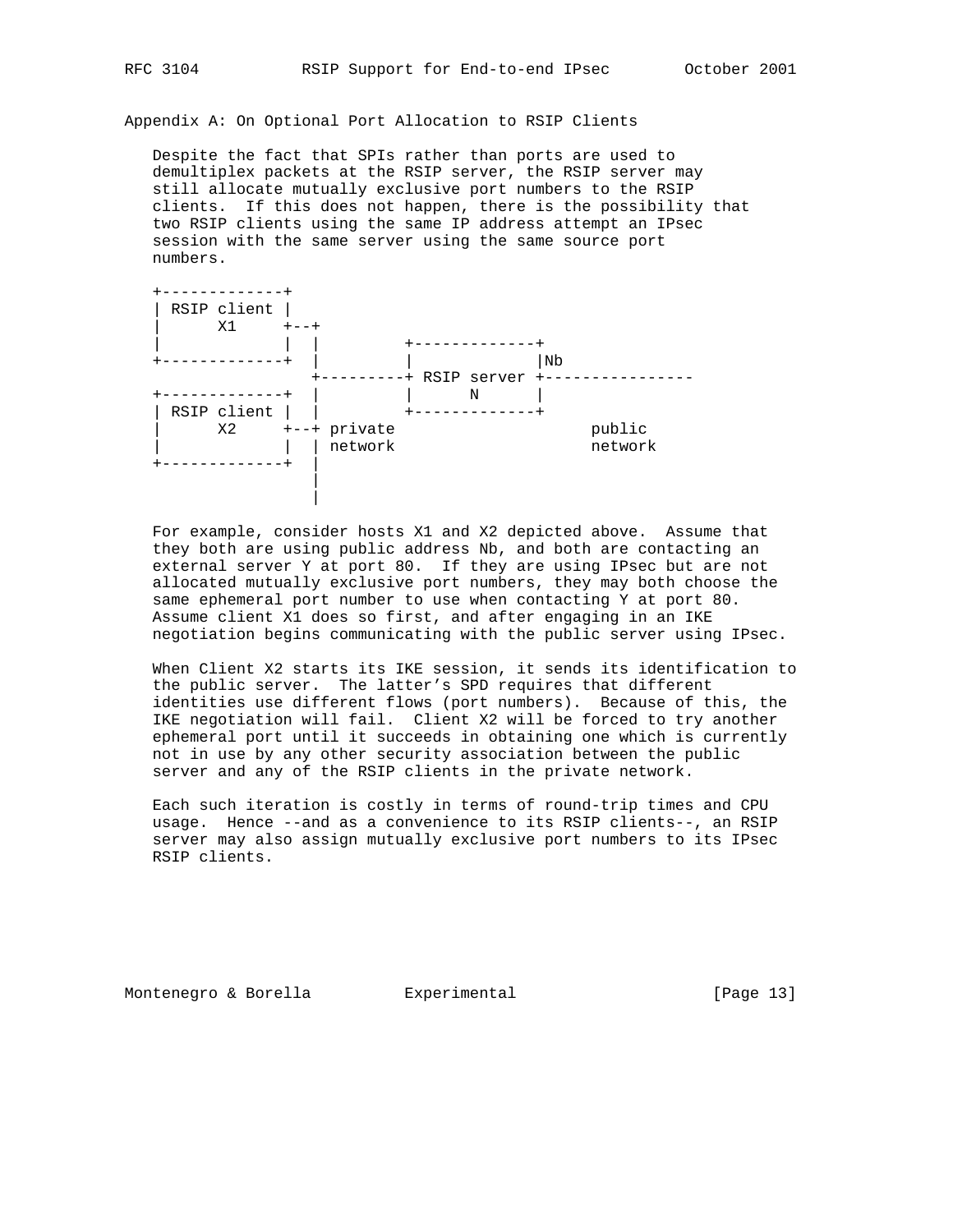Despite proper allocation of port numbers, an RSIP server cannot prevent their misuse because it cannot examine the port fields in

 packets that have been encrypted by the RSIP clients. Presumably, if the RSIP clients have gone through the trouble of negotiating ports numbers, it is in their best interest to adhere to these assignments.

Appendix B: RSIP Error Numbers for IKE and IPsec Support

 This section provides descriptions for the error values in the RSIP error parameter beyond those defined in [RSIP-P].

- 401: IPSEC\_UNALLOWED. The server will not allow the client to use end-to-end IPsec.
- 402: IPSEC\_SPI\_UNAVAILABLE. The server does not have an SPI available for client use.
- 403: IPSEC\_SPI\_INUSE. The client has requested an SPI that another client is currently using.

Appendix C: Message Type Values for IPsec Support

 This section defines the values assigned to RSIP message types beyond those defined in [RSIP-P].

- 22 ASSIGN\_REQUEST\_RSIPSEC
- 23 ASSIGN\_RESPONSE\_RSIPSEC

Appendix D: A Note on Flow Policy Enforcement

 An RSIP server may not be able to enforce local or remote micro-flow policy when a client uses ESP for end-to-end encryption, since all TCP/UDP port numbers will be encrypted. However, if AH without ESP is used, micro-flow policy is enforceable. Macro-flow policy will always be enforceable.

Appendix E: Remote Host Rekeying

 Occasionally, a remote host with which an RSIP client has established an IPsec security association (SA) will rekey [Jenkins]. SA rekeying is only an issue for RSIP when IKE port 500 is used by the client and the rekey is of ISAKMP phase 1 (the ISAKMP SA). The problem is that the remote host will transmit IKE packets to port 500 with a new initiator cookie. The RSIP server will not have a mapping for the cookie, and SHOULD drop the the packets. This will cause the ISAKMP

Montenegro & Borella Experimental [Page 14]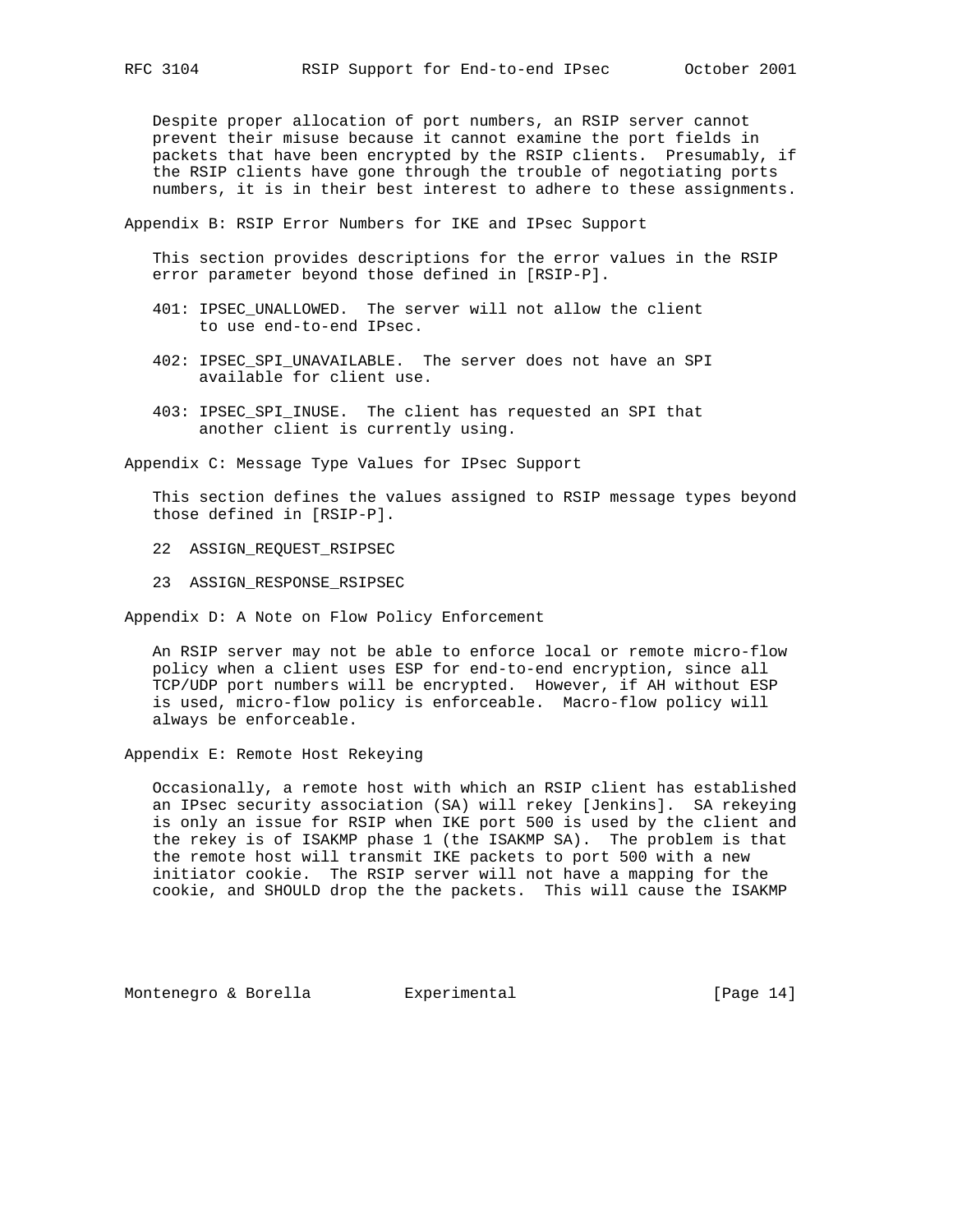SA between the RSIP client and remote host to be deleted, and may lead to undefined behavior given that current implementations handle rekeying in a number of different ways.

 If the RSIP client uses an ephemeral source port, rekeying will not be an issue for RSIP. If this cannot be done, there are a number of RSIP client behaviors that may reduce the number of occurrences of this problem, but are not guaranteed to eliminate it.

- The RSIP client's IKE implementation is given a smaller ISAKMP SA lifetime than is typically implemented. This would likely cause the RSIP client to rekey the ISAKMP SA before the remote host. Since the RSIP client chooses the Initiator Cookie, there will be no problem routing incoming traffic at the RSIP server.
- The RSIP client terminates the ISAKMP SA as soon as the first IPsec SA is established. This may alleviate the situation to some degree if the SA is coarse-grained. On the other hand, this exacerbates the problem if the SA is fine-grained (such that it cannot be reused by other application-level connections), and the remote host needs to initialize sockets back to the RSIP client.

 Note that the unreliability of UDP essentially makes the ephemeral source approach the only robust solution.

Appendix F: Example Application Scenarios

 This section briefly describes some examples of how RSIP may be used to enable applications of IPsec that are otherwise not possible.

 The SOHO (small office, home office) scenario ---------------------------------------------

| RSIP                   |              |             |        |
|------------------------|--------------|-------------|--------|
| client $X1$ +--+       |              |             |        |
|                        |              |             |        |
|                        | NAPT gateway |             | public |
|                        | $+--+$ and   | -----+IPsec |        |
|                        | RSIP server  |             | peer Y |
| RSIP                   |              |             |        |
| client X2 +--+ private |              | public      |        |
|                        | "home"       | Internet    |        |
|                        | network      |             |        |
|                        |              |             |        |

Montenegro & Borella Experimental [Page 15]

|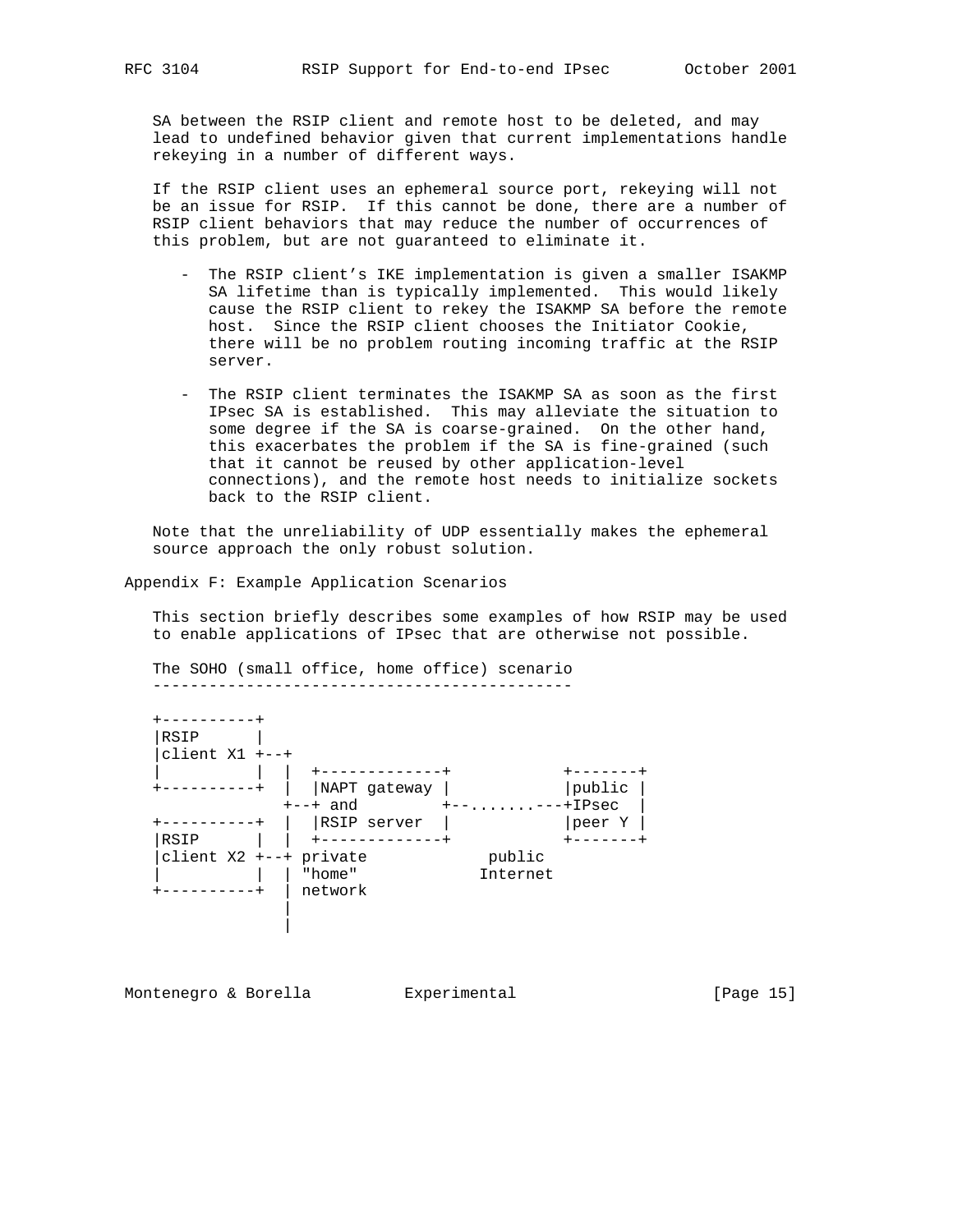Suppose the private "home" network is a small installation in somebody's home, and that the RSIP clients X1 and X2 must use the RSIP server N as a gateway to the outside world. N is connected via an ISP and obtains a single address which must be shared by its clients. Because of this, N has NAPT, functionality. Now, X1 wishes to establish an IPsec SA with peer Y. This is possible because N is also an RSIP server augmented with the IPsec support defined in this document. Y is IPsec-capable, but is not RSIP aware. This is perhaps the most typical application scenario.

 The above is equally applicable in the ROBO (remote office, branch office) scenario.

 The Roadwarrior scenario ------------------------

| RSIP                      |          | Corporate         | IPsec          |
|---------------------------|----------|-------------------|----------------|
| client $X$ +----+Firewall |          |                   | $+---+$ peer Y |
|                           | public   | and               | (user's        |
|                           | Internet | RSIP server       | desktop)       |
|                           |          | N                 |                |
|                           |          |                   |                |
|                           |          | private corporate |                |
|                           |          | network           |                |

 In this example, a remote user with a laptop gains access to the Internet, perhaps by using PPP or DHCP. The user wants to access its corporation private network. Using mechanisms not specified in this document, the RSIP client in the laptop engages in an RSIP authentication and authorization phase with the RSIP server at the firewall. After that phase is completed, the IPsec extensions to RSIP defined here are used to establish an IPsec session with a peer, Y, that resides within the corporation's network. Y could be, for example, the remote user's usual desktop when at the office. The corporate firewall complex would use RSIP to selectively enable IPsec traffic between internal and external systems.

 Note that this scenario could also be reversed in order to allow an internal system (Y) to initiate and establish an IPsec session with an external IPsec peer (X).

Montenegro & Borella **Experimental** [Page 16]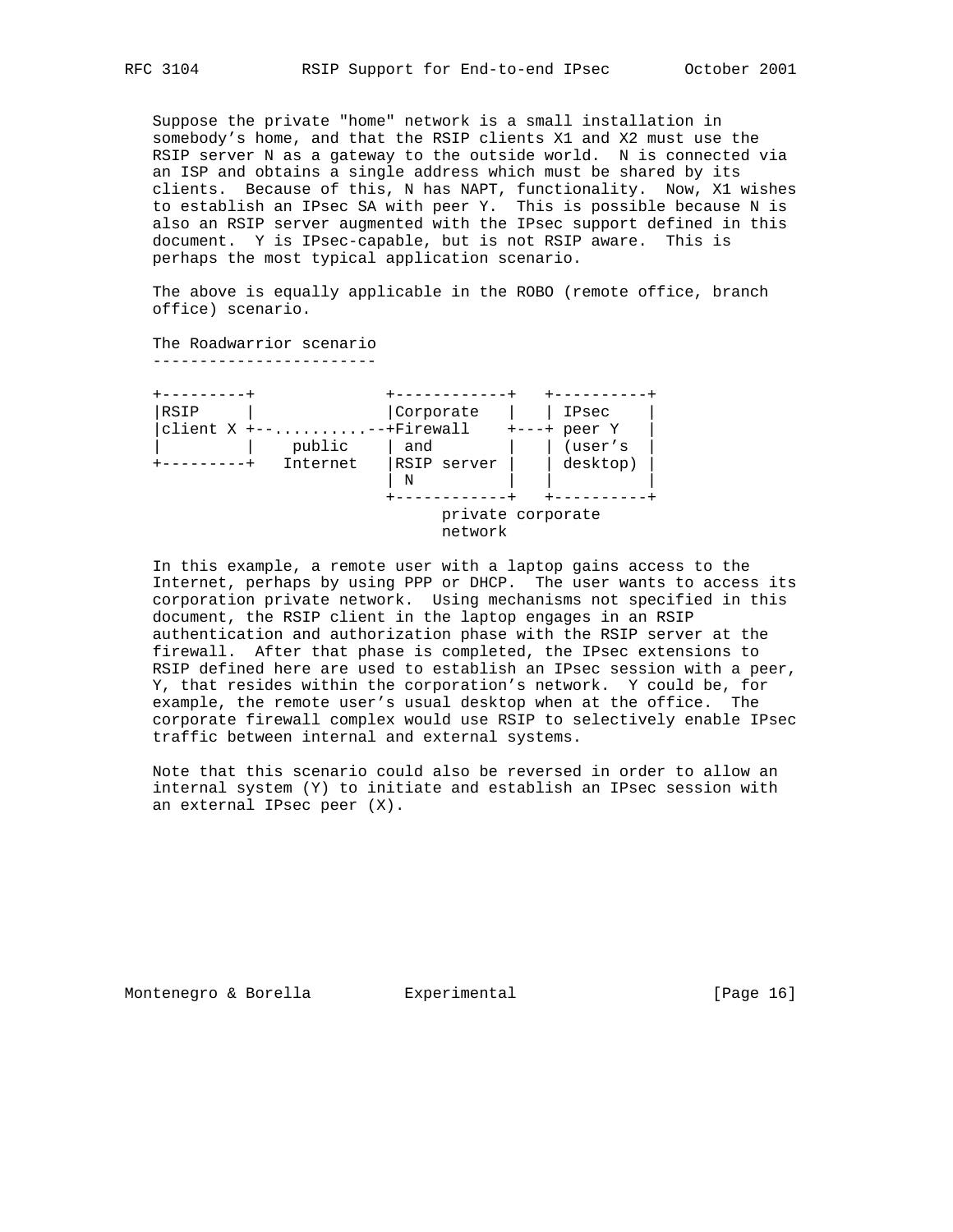Appendix G: Thoughts on Supporting Incoming Connections

 Incoming IKE connections are much easier to support if the peer Y can initiate IKE exchanges to a port other than 500. In this case, the RSIP client would allocate that port at the RSIP server via ASSIGN\_REQUEST\_RSAP-IP. Alternatively, if the RSIP client is able to allocate an IP address at the RSIP server via ASSIGN\_REQUEST\_RSA-IP, Y could simply initiate the IKE exchange to port 500 at that address.

 If there is only one address Nb that must be shared by the RSIP server and all its clients, and if Y can only send to port 500, the problem is much more difficult. At any given time, the combination of address Nb and UDP port 500 may be registered and used by only one RSIP system (including clients and server).

 Solving this issue would require demultiplexing the incoming IKE connection request based on something other than the port and address combination. It may be possible to do so by first registering an identity with a new RSIP command of LISTEN\_RSIP\_IKE. Note that the identity could not be that of the IKE responder (the RSIP client), but that of the initiator  $(Y)$ . The reason is that IKE Phase 1 only allows the sender to include its own identity, not that of the intended recipient (both, by the way, are allowed in Phase 2). Furthermore, the identity must be in the clear in the first incoming packet for the RSIP server to be able to use it as a demultiplexor. This rules out all variants of Main Mode and Aggressive Mode with Public Key Encryption (and Revised Mode of Public Key Encryption), since these encrypt the ID payload.

 The only Phase 1 variants which enable incoming IKE sessions are Aggressive Mode with signatures or with pre-shared keys. Because this scheme involves the RSIP server demultiplexing based on the identity of the IKE initiator, it is conceivable that only one RSIP client at a time may register interest in fielding requests from any given peer Y. Furthermore, this precludes more than one RSIP client' s being available to any unspecified peer Y.

 Once the IKE session is in place, IPsec is set up as discussed in this document, namely, by the RSIP client and the RSIP server agreeing on an incoming SPI value, which is then communicated to the peer Y as part of Quick Mode.

 The alternate address and port combination must be discovered by the remote peer using methods such as manual configuration, or the use of KX (RFC2230) or SRV (RFC2052) records. It may even be possible for the DNS query to trigger the above mechanisms to prepare for the incoming and impending IKE session initiation. Such a mechanism would allow more than one RSIP client to be available at any given

Montenegro & Borella experimental intervals and the set of Page 17]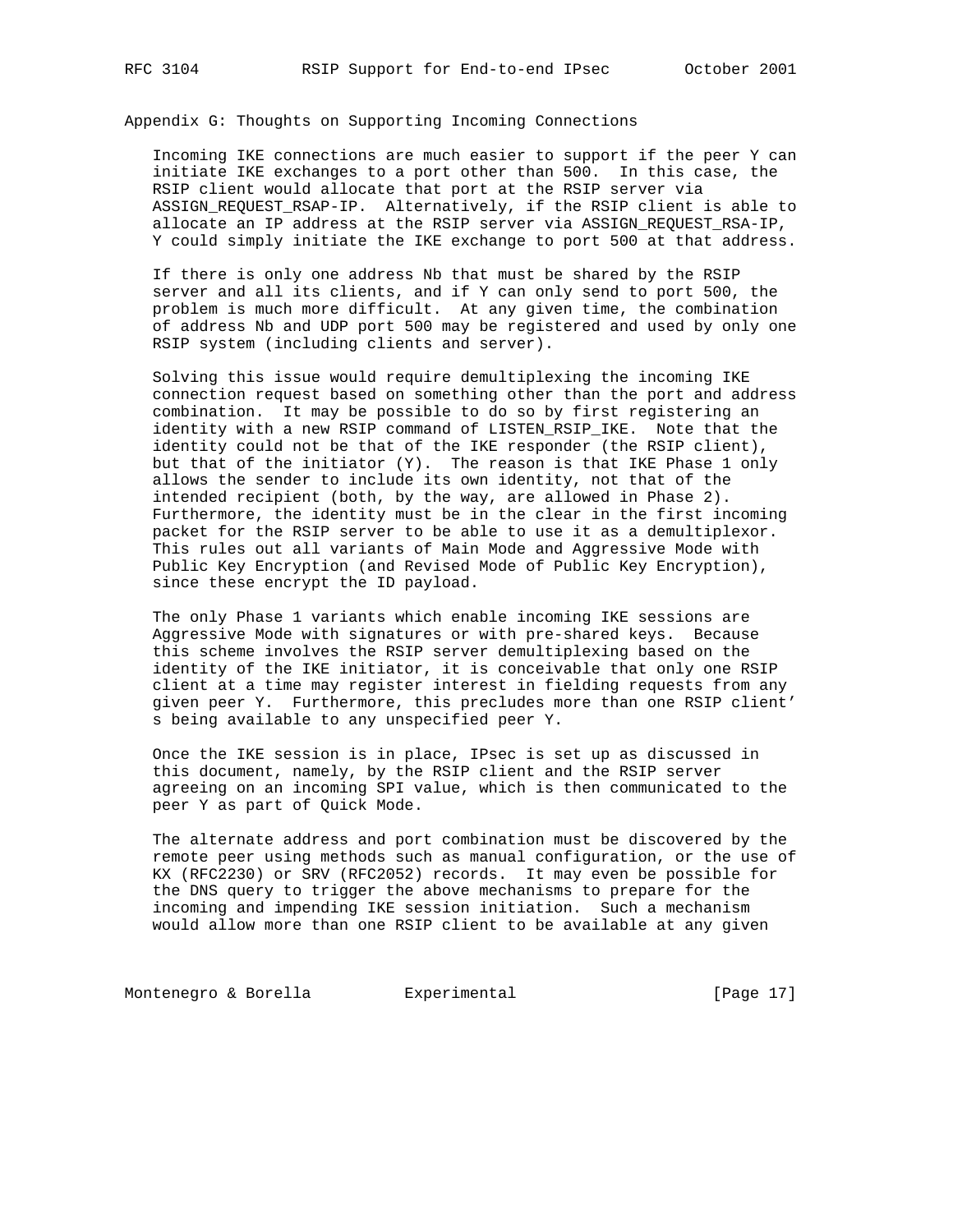time, and would also enable each of them to respond to IKE initiations from unspecified peers. Such a DNS query, however, is not guaranteed to occur. For example, the result of the query could be cached and reused after the RSIP server is no longer listening for a given IKE peer's identity.

 Because of the limitations implied by having to rely on the identity of the IKE initiator, the only practical way of supporting incoming connections is for the peer Y to initiate the IKE session at a port other than 500.